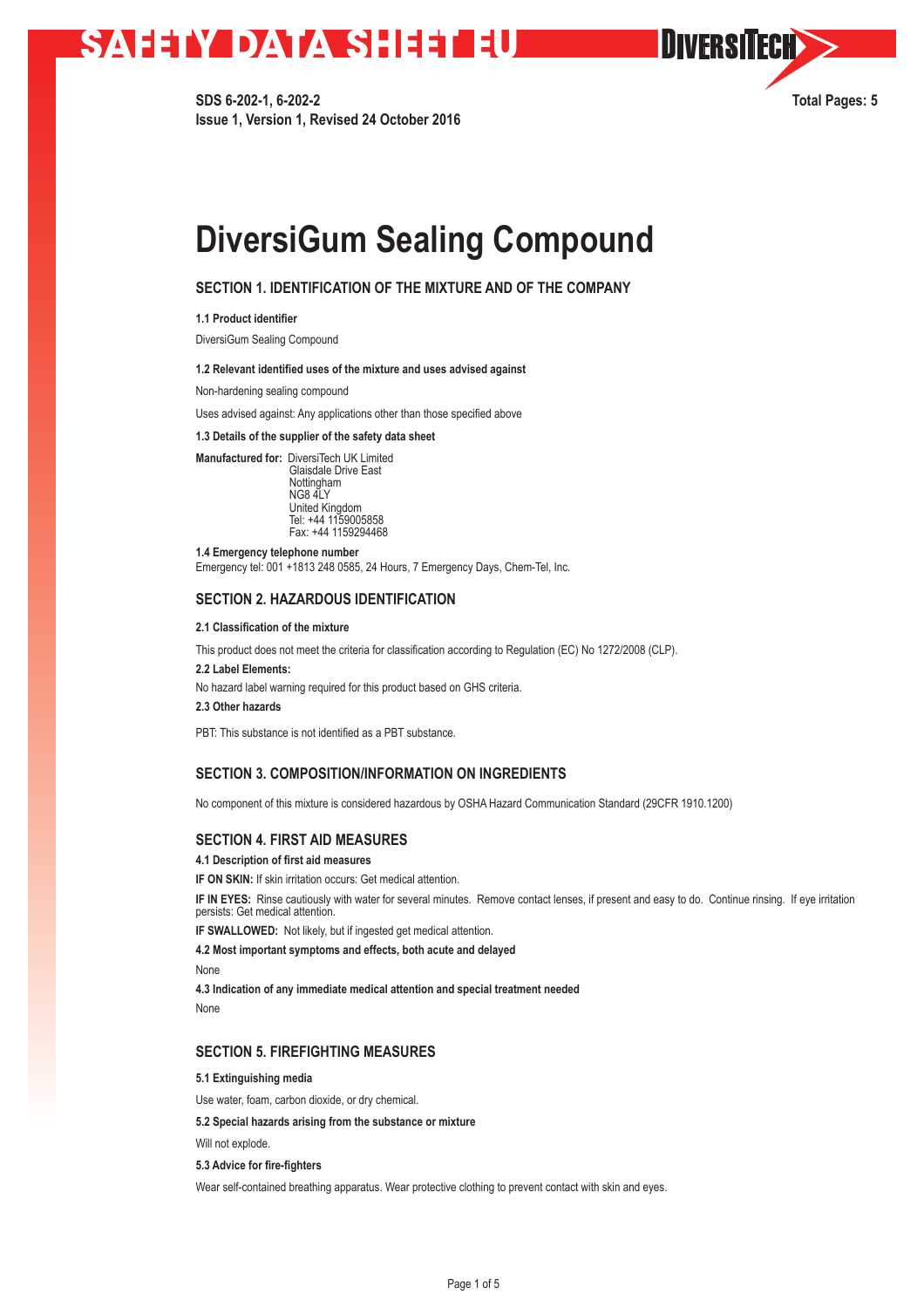# **SAHAY DATA SHEETUD**

## **DiversiGum Sealing Compound**

## **SECTION 6. ACCIDENTAL RELEASE MEASURES**

**6.1 Personal precautions, protective equipment and emergency procedures** 

Refer to section 8 of SDS for personal protection details.

#### **6.2 Environmental precautions**

Do not discharge into drains or rivers.

#### **6.3 Methods and material for containment and cleaning up**

As the product is solid, a spill is not really possible. If the material is dumped or falls into in undesirable location and is no longer usable, dispose of the material as described in Section 13 of this document.

**DIVERSITECH>>** 

#### **6.4 Reference to other sections**

Please refer to Section 8 for details on protective wear.

### **SECTION 7. HANDLING AND STORAGE**

#### **7.1 Precautions for safe handling**

Wash hands with soap and water after handling. **7.2 Condition for safe storage, including any incompatibilities** Store in cool and dry area. **7.3 Specific end use(s)** Non-hardening sealing compound

## **SECTION 8. EXPOSURE CONTROLS/PERSONAL PROTECTION**

#### **8.1 Control parameters**

Not relevant.

#### **8.2 Exposure controls**

A system of local and/or general exhaust is recommended to maintain fresh air.

**Eye/face protection:** Not required during normal use.

**Skin protection:** 

*Hand protection:* Use impermeable gloves to minimise prolonged skin contact. Wash hands after handling this material and before eating or smoking. **Other:** Not required during normal use.

**Respiratory protection:** Not required during normal use.

**9.1 Information on basic physical and chemical properties**

**Thermal hazards:** Not relevant

### **SECTION 9. PHYSICAL AND CHEMICAL PROPERTIES**

| 9.1 Information on basic physical and chemical properties |                    |
|-----------------------------------------------------------|--------------------|
| Appearance:                                               | Dark grey solid    |
| Odour:                                                    | Not applicable     |
| Odour threshold:                                          | No data available  |
| pH:                                                       | Not applicable     |
| Melting point/freezing point:                             | Not applicable     |
| Initial boiling point and boiling range:                  | Not applicable     |
| Flash point:                                              | 310 °C COC         |
| <b>Evaporation rate:</b>                                  | Not applicable     |
| <b>Flammability limits %</b>                              | Not applicable     |
| Vapour pressure:                                          | Not applicable     |
| Vapour density                                            | Not applicable     |
| Relative density:                                         | Not applicable     |
| Solubility:                                               | insoluble in water |
| <b>Partition Coefficient: n-octanol/water:</b>            | No data available  |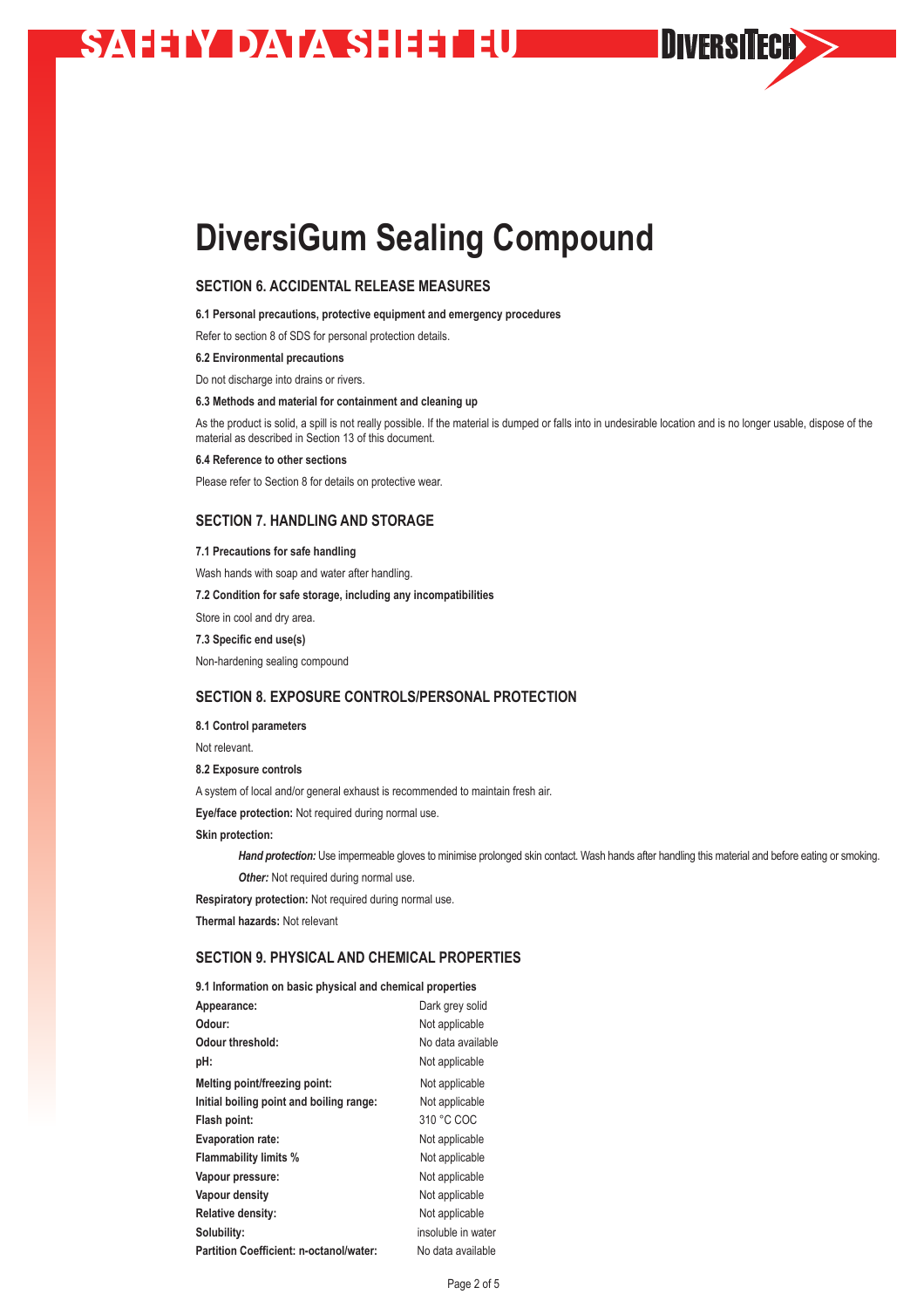# **SAHAY DATA SHEETUD**

## **DiversiGum Sealing Compound**

## **SECTION 9. PHYSICAL AND CHEMICAL PROPERTIES (cont.)**

**Auto-ignition temperature:** No data available **Decomposition temperature:** No data available **Viscosity: No data available Explosive properties:** No data available **Oxidising properties:** No data available

**DIVERSITECH>>** 

**9.2 Other information** No further details

### **SECTION 10. STABILITY AND REACTIVITY**

**10.1 Reactivity** Stable under normal conditions. **10.2 Chemical stability** Stable under normal conditions. **10.3 Possibility of hazardous reactions**  None **10.4 Conditions to avoid** No data available **10.5 Incompatible materials** No data available **10.6 Hazardous decomposition products** No data available

## **SECTION 11. TOXICOLOGICAL INFORMATION**

#### **11.1 Information on toxicological effects**

**11.1.1 Acute Toxicity:** No acute toxic effects expected with this product.

**11.1.2 Irritation:** Eye contact causes irritation. Swallowing may cause temporary discomfort, and may causes blockage.

**11.1.3 Corrosivity:** No effect.

**11.1.4 Sensitisation:** Not expected to be a sensitizer.

**11.1.5 Repeated dose toxicity:** Not expected to be of concern.

**11.1.6 Carcinogenicity:** Not carcinogenic.

**11.1.7 Mutagenicity:** Not expected to be mutagenic.

**11.1.8 Toxicity for reproduction:** Not expected to be toxic to reproduction.

**11.1.9 Route of exposure:** Skin and eye contact.

**11.1.9 Symptoms related to the physical, chemical and toxicological characteristics:** Eye contact causes irritation. Swallowing may cause temporary discomfort, and may causes blockage.

## **SECTION 12. ECOLOGICAL INFORMATION**

**12.1 Toxicity** No data available. **12.2 Persistence and degradability** No data available. **12.3 Bioaccumulative potential** No data available. **12.4 Mobility in soil** No data available. **12.5 Results of PBT and vPvB assessment** The product does not contain substances identified as a PBT. **12.6 Other adverse effects**

No further details.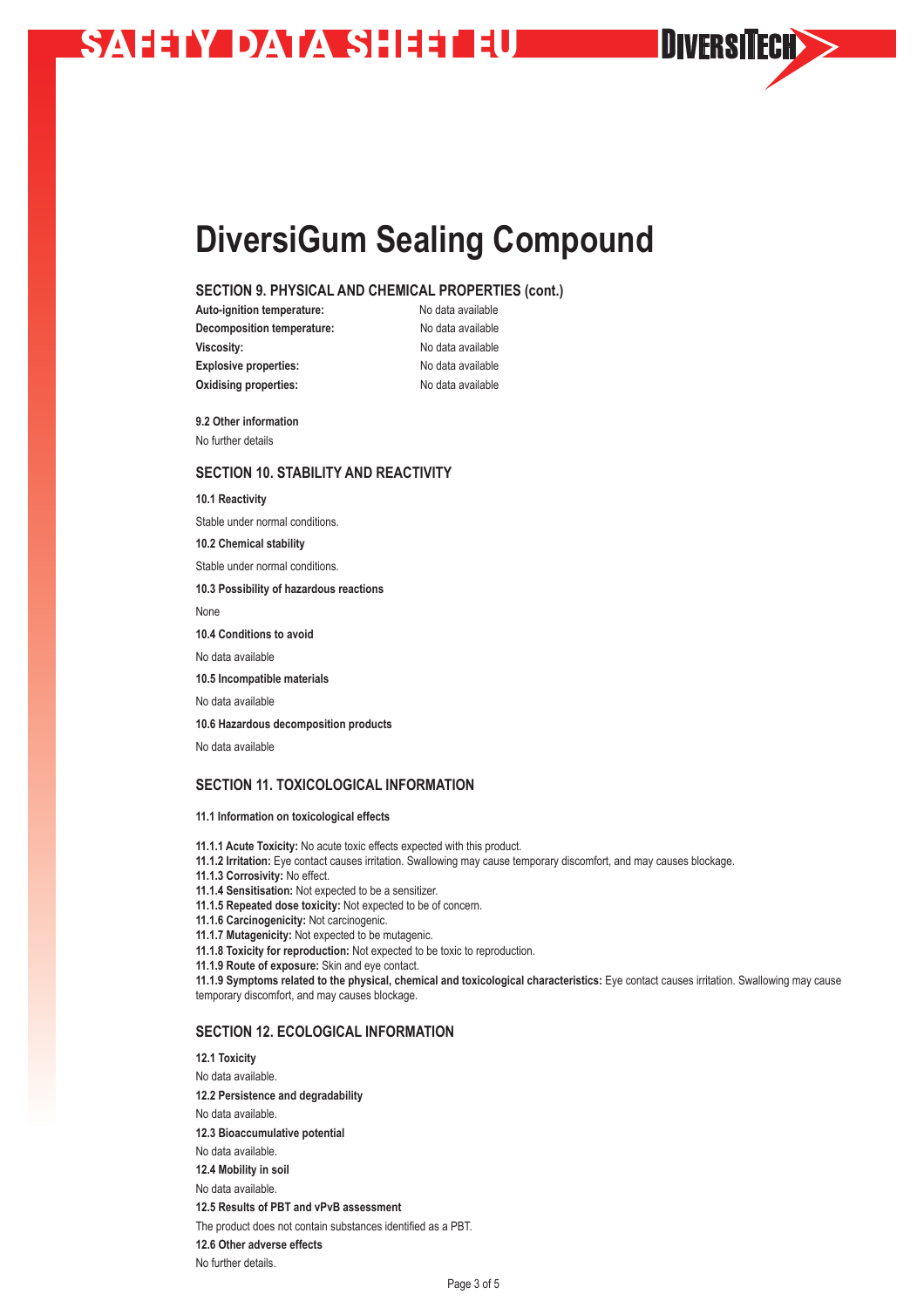# **SAHAY DATA SHEETILE**

# **DiversiGum Sealing Compound**

## **SECTION 13. DISPOSAL CONSIDERATIONS**

**13.1 Waste treatment methods**

**Disposal operations –** This product is not considered a hazardous waste based on U.S. EPA hazardous standards.

**Disposal of packaging -** Whatever cannot be saved for recovery or recycling should be managed in an appropriate and approved waste facility. Please follow all local, regional, national and international laws.

**DIVERSITECH>>** 

### **SECTION 14. TRANSPORTATION INFORMATION**

**14.1 UN number** Not applicable **14.2 UN proper shipping name** Not applicable **14.3 Transport hazard class(es)** Not applicable **14.4 Packing group** Not applicable **14.5 Environmental hazards** Not Environmentally Hazardous Substance or Marine Pollutant **14.6 Special precautions for user** Not applicable

**14.7 Transport in bulk according to Annex II of MARPOL73/78 and the IBC Code**

Not applicable

#### **SECTION 15. REGULATORY INFORMATION**

#### **15.1 Safety, health and environmental regulations/legislation specific for the substance or mixture**

The regulatory information given above only indicates the principal regulations specifically applicable to the product described in the safety data sheet. The user's attention is drawn to the possible existence of additional provisions which complete these regulations. Refer to all applicable national, international and local regulations or provisions.

#### **15.2 Chemical safety assessment**

A chemical safety assessment has not been conducted.

### **SECTION 16. OTHER INFORMATION**

#### **Other information**

This safety data sheet is prepared in accordance with Regulation (EC) No. 1272/2008 (CLP).

**Revision Summary:** All Sections: New GHS Format

#### **ABBREVIATIONS:**

UN Model Regulations means the Model Regulations annexed to the most recently revised edition of the Recommendations on the Transport of Dangerous Goods published by the United Nations.

IMDG Code means the International Maritime Dangerous Goods code, as amended.

ADR means the European Agreement concerning the International Carriage of Dangerous Goods by Road, as amended.

RID means the Regulations concerning the International Carriage of Dangerous Goods by Rail, as amended.

ADN means the European Agreement concerning the International Transport of Dangerous Goods by Inland Waterways, as amended.

#### **Sources of Key Data:**

UK Regulatory References: The Control of Substances Hazardous to Health Regulations 2002 (as amended 2004). European Regulation (EC) No. 1272/2008 on classification, labeling and packaging of substances and mixtures.

Approved Code of Practice: Safety Data Sheets for Substances and Preparations. Classification and Labelling of Substances and Preparations Dangerous for Supply. British Workplace Exposure Limits EH40.

Classification and Labelling Guidance: Globally Harmonized System of Classification and Labelling of Chemicals (GHS), Annex 2 Precautionary Statement and Pictograms: Globally Harmonized System of Classification and Labelling of Chemicals (GHS), Annex 3 Guidance on the Preparation of Safety Data Sheets: Globally Harmonized System of Classification and Labelling of Chemicals (GHS), Annex 4